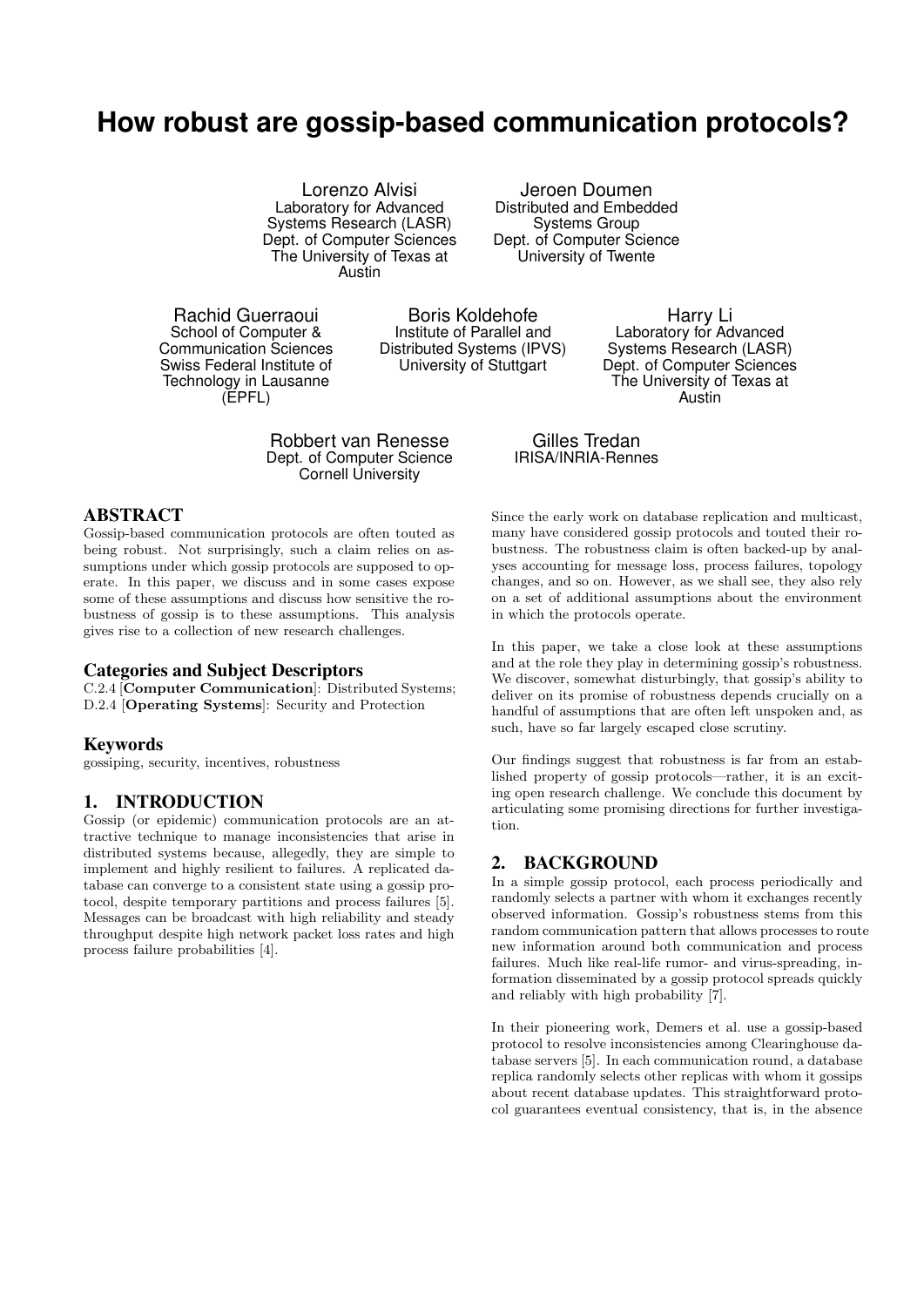of further updates all replicas converge to the same database state with probability 1.

Birman et al. take a gossip-based approach towards recovering from message loss in multicast [4]. In each gossip round, instead of gossiping about database entries, processes exchange recent multicast receipt events. Such events are tagged with a maximum hop count chosen large enough so that gossip guarantees that each event reaches every process with high probability [8]. At the heart of the dissemination procedure lies the ability for a process to select a communication partner, randomly, from the entire set of processes.

Having global membership is a strong assumption, and this assumption was revisited in [6]. In this protocol, the very knowledge of membership is also gossiped around. Several variations of gossip-based membership protocols have been studied [26, 15, 12, 1, 27].

Gossip protocols can be adapted to tolerate a certain number of process crashes by adjusting the maximum hop count and fan-out parameters (the number of selected partners in each communication round). These techniques impact the convergence rate of the protocol [3, 14, 23, 17]. In DRUM [2], Badishi et al. use resource bounding and port hopping techniques to thwart denial-of-service attacks.

Most gossip protocols assume crash failures. This assumption can be eliminated by creating protocols that tolerate Byzantine failures. Malkhi et al. initiated the study of gossipstyle update diffusion in a Byzantine environment [20]. Their analysis was fundamentally different from previous ones because correct processes needed to verify the veracity of an update without using digital signatures. Later, Malkhi et al. [21] and Minsky et al. [22] independently improved upon this work by annotating propagation paths onto updates.

Later works on Byzantine gossip protocols differ from these first efforts by relying on cryptographic primitives. Johansen et al. designed Fireflies [13], a Byzantine fault-tolerant membership management protocol that allows processes to maintain a reasonably current view of the system's members. Haridasan and Van Renesse implement SecureStream [11], a live streaming system built on top of Fireflies. Concurrently, Li et al. designed BAR Gossip [19], a live streaming protocol that combines elements from the Byzantine fault-tolerance literature and the game theory literature to tolerate Byzantine and rational processes.

A common technique towards weakening assumptions in network protocols is to design them so that they adapt to changing environments. For example, Rodrigues et al. present a gossip-based broadcast protocol that automatically adjusts the per-node emission rate to a level that the gossip protocol can maintain without overflowing message buffers [24]. Previous gossip protocols tacitly assumed that the rate of emission is sufficiently low to avoid such congestion. In order to increase the rate of emissions Kouznetsov et al. [18] proposed age-based purging of message buffers. Subsequent work [16] also analyzed appropriate buffer sizes depending on the emission rate and evaluated buffer sizes in combination with different purging strategies.

# 3. HIDDEN ASSUMPTIONS IN GOSSIP PRO-TOCOLS

Any protocol makes certain assumptions about the environment in which it is deployed in order to guarantee certain properties. These include assumptions about network latency and bandwidth, processing time, failures, and so on. If such assumptions are made explicit, then the burden lies on the deployer to make sure that the assumptions are satisfied. However, in this section we present a set of five commonly made assumptions that are typically not made explicit. Yet, gossip protocols rely on these assumptions just as much as they rely on explicit ones.

Assumption 3.1. In a gossip protocol, participants gossip with one or more partners at fixed time intervals.

This assumption is technically a synchrony assumption. That is, the clocks at the different processes have the same rate of progress, and the processes gossip in real-time and are not arbitrarily slow. In addition, while most protocols allow for message loss, it is assumed that a certain percentage of messages is delivered within a round, and thus the network is also assumed to be synchronous.

In practice, neither the processes nor the network can be assumed to be synchronous, and arbitrary delays happen regularly. If, for example, gossip intervals were made very short compared to network latencies and CPU processing times, then most published analyses of gossip would certainly not apply. On the other hand, increasing this delay impacts the latency of gossip dissemination. Even with a generous gossip interval unfounded synchrony assumptions could lead to unexpected problems, such as unexpected bursts of message loss of delay that invalidate the analysis of delivery probability and/or latency.

A synchrony assumption can even purposely be invalidated by a malicious Denial-of-Service attack, either at the network level, by increasing network latencies, or at the application level, by creating large amounts of information to be gossiped.

Assumption 3.2. There is a bound on how many updates are concurrently propagated.

This assumption relates to the amount of resources that processes need to provide and may impact gossip's scalability. Most gossip protocols assume that processes have sufficient resources available and that gossip never exceeds these limits—hence, they typically do not consider what happens to a gossip protocol whose demands grow to require more resources than many of the participants are willing to budget for.

For instance, if each process generates new updates at a fixed rate, then, to keep track of the updates that have been already applied, each process will have to allocate buffers whose size grows linearly with the number of processes in the system.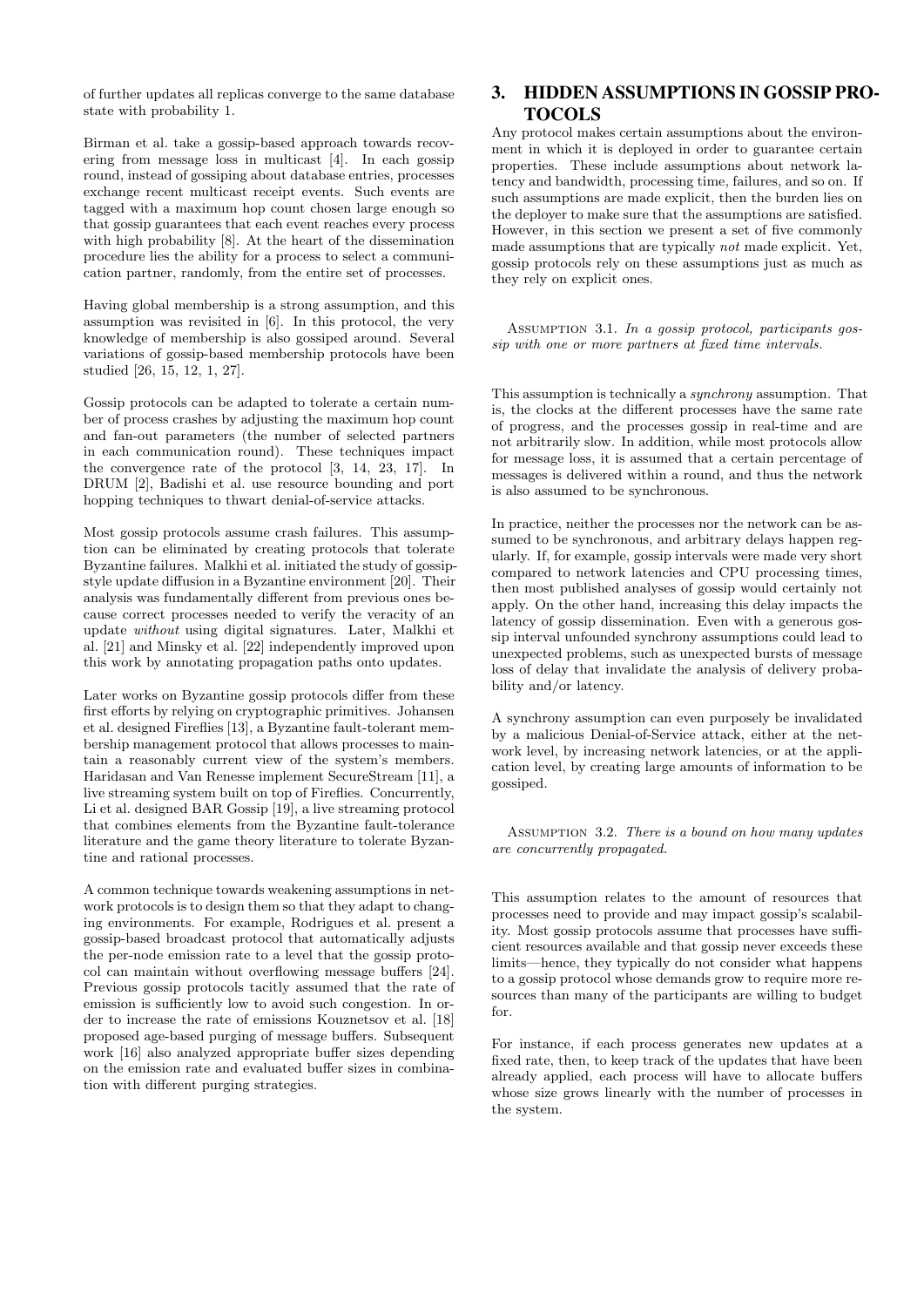Even if we assume there are sufficiently many resources available for storing information, it is hard to ignore gossip's communication costs. Too many messages may reduce the available bandwidth and increase latencies. There is a relation to Assumption 3.1. If the rate at which information is injected into the system exceeds the capacity of gossip, dissemination delays will continuously grow. Moreover, buffer exhaustion may lead to losing the memory of old events: in an asynchronous system, these events could then be mistaken for new updates and applied repeatedly.

Although it can be unacceptable for many applications, such behavior can easily occur if some processes slightly diverge from their expected execution steps. In particular, in a system where communication partners change dynamically it is hard to distinguish between processes which are malicious and processes that simply do not have accurate time. Processes can overload the system by sending messages at a slightly higher rate than they are expected to sent.

ASSUMPTION 3.3. Every gossip interaction is independent of concurrent gossiping between other processes.

In reality, gossip messages are transfered over the underlying physical communication graph. As a result, various communication failures are often correlated, but most analyses of gossip assume that message loss failures are independently distributed (if not identically). In practice, a single link failure could result in a large amount of dependent message loss.

Even in the absence of link failures, loss is often caused by queue overflows at routers, and indeed random gossiping between end-hosts could result in a highly uneven load on routers in the physical network. Such uneven load can also be caused by external traffic, which can either be of an unintended or malicious nature.

Finally, there is often a considerable amount of heterogeneity in real distributed systems. Not all processes are the same, not all links are the same, and not all routers are the same. In the face of these real-world difficulties, a mathematical analysis is often intractable. Simulations, on the other hand, may not give all the insights necessary to predict how gossip will behave when subject to a particular environment.

Assumption 3.4. Any two processes can discover each other independently of the gossip mechanism.

It is clear that any gossip protocol needs some kind of bootstrap mechanism whereby newly joining processes can discover one another. However, it is perhaps not obvious that this mechanism has to be available continuously. Gossip is often touted to work well in the face of transient network partitions. If a network is partitioned, each section can make progress independently through gossip. When the partition resolves, gossip can repair extant inconsistencies. We pose that making this work satisfactorily in practice depends on a discovery service.

To wit, consider a system with a large number of processes. Because of a network failure, a site with a few processes is disconnected from the rest of the membership. Now consider what will happen within this site. As each process chooses its gossip partners randomly, most attempts at gossip will fail and dissemination of information among these few processes will take exceedingly long.

It is therefore necessary that these processes may refer back to a discovery service in order to rediscover each other. At the same time, for efficiency it is important that the processes cease trying to gossip with the partners they can no longer reach. But herein lies a problem as well. If they do so and the network partition heals subsequently, gossip by itself may fail to rejoin the disconnected processes. Again, the system relies on a discovery service to reconnect the processes.

Assumption 3.5. Processes select gossip partners within a round in an unpredictable random-like fashion.

Random partner selection seems to be an essential aspect of gossip protocols. If this selection is not random then an application could be adversely affected. For instance, the mixing time could be slowed down considerably, some processes may receive messages less reliably than other processes, or processes may become partitioned. In some environments, using a suitable pseudo-random generator is sufficient for partner selection. In settings in which processes behave selfishly, however, there may be incentive for a process to not use such a generator.

Consider a selfish process S interested in the data from process  $T$ . Nothing prevents  $S$  from initiating gossip with  $T$ each round to get early access to T's data, and subsequently, S may be uninterested in gossiping with other neighbors. When processes select partners in an unregulated way, we lose our ability to guarantee traditional properties like logarithmic mixing time and resilience to failures.

*Discussion.* We do not claim that the above list of assumptions is comprehensive. There are often other hidden but obvious assumptions in any protocol. For example, if processes choose partners uniformly at random, memory overheads on processes would grow linearly in the number of processes. While this overhead matters little on current desktop machines, the memory on nodes in a sensor network could be severely limited. The point is that for every gossip deployment, we need to revisit our assumptions, and justify them in the appropriate light.

# 4. CHALLENGES

By revisiting the hidden assumptions of Section 3 we now propose research challenges in maintaining, and in some cases restoring, gossip's robustness properties.

• Assumption 3.1 states that many gossip protocols rely on synchrony assumptions. A natural evolution of research in distributed systems is to understand possibilities and impossibilities if we move to a weaker system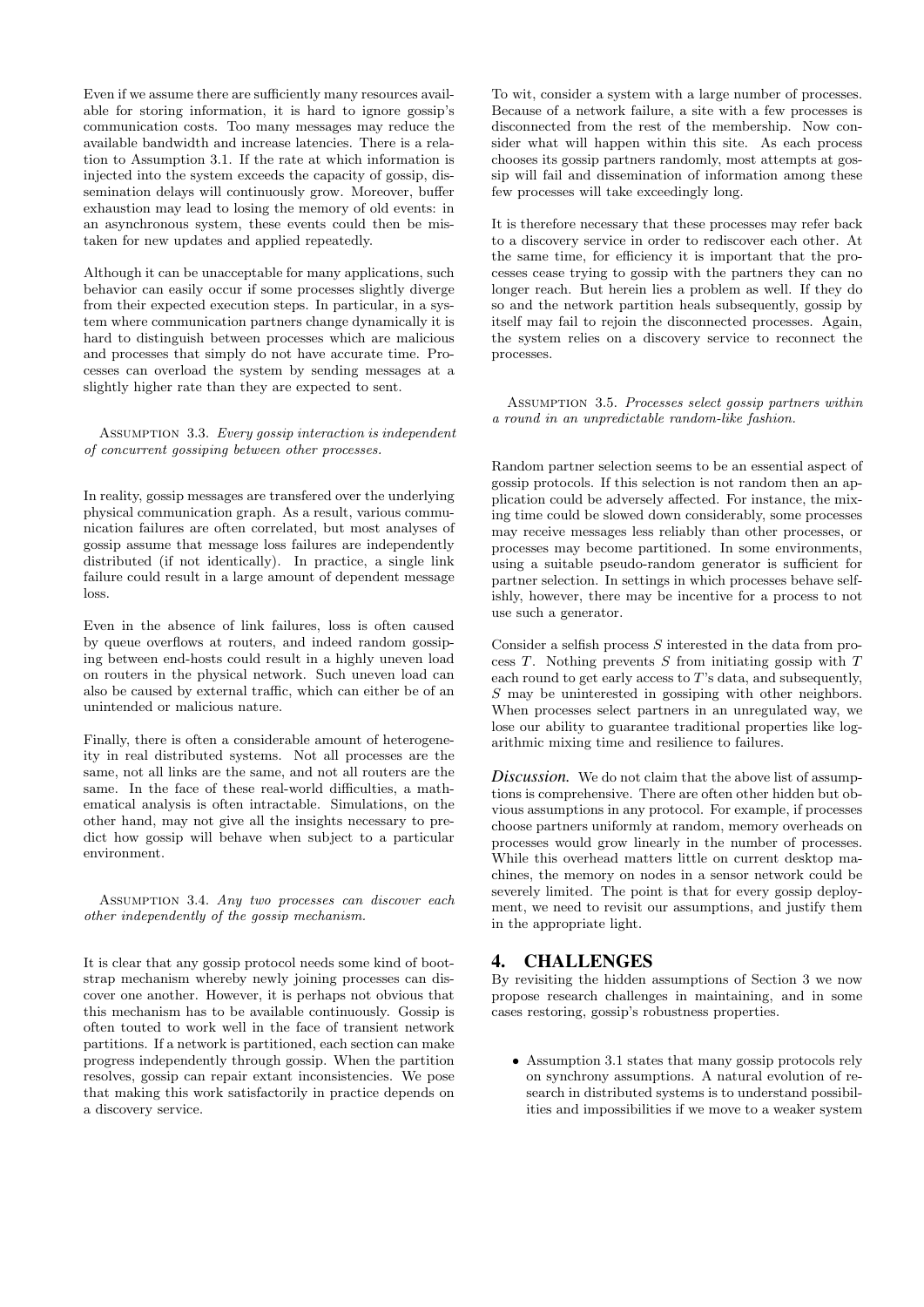model. For example, research on consensus protocols has studied the impact if we move from a synchronous to an asynchronous system model, or if we take a different failure model into account. This way it was possible to establish many important research results. For instance, in the context of consensus it is impossible to guarantee termination, even for a single crash failure. This could also be natural direction for gossip protocols towards a better understanding of the guarantees we can hope for when changing the system model. What are the failures we could cope with if we apply gossip in an asynchronous model relying on fair links. Is it still possible to guarantee that dissemination of updates reach every correct process with probability 1?

- Revisiting Assumption 3.2 highlights a difficulty of resource constraint approaches. In the context of event dissemination a fairly small increase in the message rate can be sufficient to overload buffers and, even worse, overload the entire event dissemination system such that latencies grow without bounds. As proposed by Rodrigues et al. [24], one could use adaptation in order to control the emission rate of events for all processes. An alternative approach to enforce expected behavior would be to establish some resource management scheme which grants that only a particular set of processes can access the resources. Decentralized and dynamic resource management schemes to support scalability were discussed by Gidenstam et al. [10]. Would this also be an option for gossip protocols where only a few processes have a token to add new information, whilst the others can only listen to new updates? Could we use resource management to establish alternative ways to address consistency for applications? Can we ensure that the resources are managed decentralized in a fair manner and what happens if we need to manage resources when processes behave selfishly or otherwise maliciously?
- In Assumption 3.3 we find that in many cases the selection of gossip partners show dependencies with respect to the underlying communication graph, that is, failures could be correlated and communication delays may be unevenly distributed. However, it is still possible to set up logical but partially connected communication meshes on which it is possible to gossip successfully. How should those meshes be designed so that interactions between the logical links are minimized? Alternatively, can Internet routers support the illusion of independent gossips using something similar, say, to Random Early Detection (RED) [9]? Can we guaranteethat all members are treated fairly, and none are starved for delivery.
- Looking at Assumption 3.4 we can see that discovery is an important part of a deployed gossip mechanism. Still there does not exist much research devoted towards this issue. It would appear that a system addressing discovery should be aware of the physical topology of the network, and sufficiently decentralized in order to make sure that every node can access the discovery service at any time. While such a service may use gossip internally (for example, Astrolabe

comes close to such a system [25]), it would seem that there is a chicken-and-egg problem.

• Many have taken gossip as a scalable and robust way to disseminate information in a peer-to-peer environment. Yet, at Internet scale in which each machine corresponds to a user and many users are selfish (witness file-sharing activity), we need ways to enforce our partner selection algorithms. Unfortunately, it is not obvious how to check that a process is selecting partners appropriately because this selection is often nondeterministic. Li et al. [19] enforce proper partner selection in their gossip protocol by using cryptographically generated choices. Their algorithm allows the recipient of a gossip request to check that the sender selected appropriately, and if not, to reject the request. A limitation of Li et al.'s approach is that the checking step relies on all processes sharing the same static global membership list. Is it possible to combine elements from Li et al.'s approach with the large body of literature on maintaining partial membership lists? Furthermore, can partner selections be biased in checkable ways to account for changing network topologies?

# 5. CONCLUSIONS

Like many other protocols, gossip protocols rely on a set of assumptions. Exposing these assumptions is crucial to understanding the robustness of the protocols that rely on them. We reviewed several assumptions made by gossip protocols, and explored the impact of invalidating the assumptions. This in turn suggested various research directions.

# 6. REFERENCES

- [1] A. Allavena, A. Demers, and J. E. Hopcroft. Correctness of a gossip based membership protocol. In Proceedings of the twenty-fourth annual ACM symposium on Principles of distributed computing (PODC '05), pages 292–301. ACM Press, 2005.
- [2] G. Badishi, I. Keidar, and A. Sasson. Exposing and eliminating vulnerabilities to denial of service attacks in secure gossip-based multicast. IEEE Transactions on Dependable and Secure Computing, 3(1):45, 2006.
- [3] N. T. J. Bailey. The Mathematical Theory of Infectious Diseases and its Applications. Griffin, 2nd edition, 1975.
- [4] K. P. Birman, M. Hayden, O. Ozkasap, Z. Xiao, M. Budiu, and Y. Minsky. Bimodal multicast. ACM Transactions on Computer Systems, 17(2):41–88, May 1999.
- [5] A. Demers, D. Greene, C. Hauser, W. Irish, J. Larson, S. Shenker, H. Sturgis, D. Swinehart, and D. Terry. Epidemic algorithms for replicated database maintenance. In Proceedings of the 6th Annual ACM Symposium on Principles of Distributed Computing, pages 1–12. ACM Press, 1987.
- [6] P. T. Eugster, R. Guerraoui, S. B. Handurukande, A.-M. Kermarrec, and P. Kouznetsov. Lightweight probabilistic broadcast. ACM Transaction on Computer Systems, 21(4):341 – 374, 2003.
- [7] P. T. Eugster, R. Guerraoui, A.-M. Kermarrec, and L. Massoulié. Epidemic information dissemination in distributed systems. IEEE Computer, 37(5):60–67, 2004.